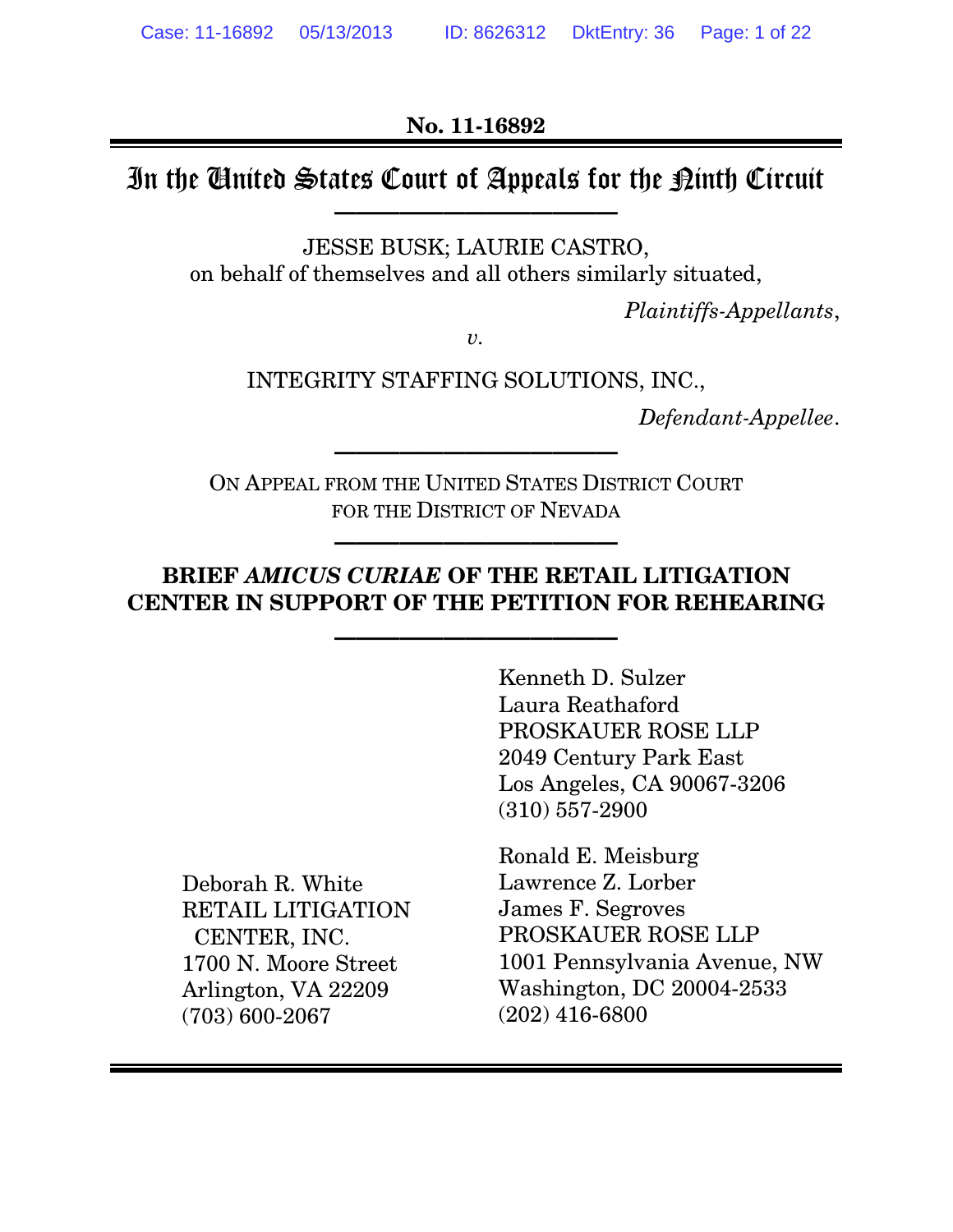### **CORPORATE DISCLOSURE STATEMENT**

Pursuant to Federal Rule of Appellate Procedure 26.1, undersigned counsel for the Retail Litigation Center, Inc. ("RLC") certifies that RLC has no parent company and no publicly held corporation owns a 10 percent or greater ownership interest in RLC.

> s/Kenneth D. Sulzer Kenneth D. Sulzer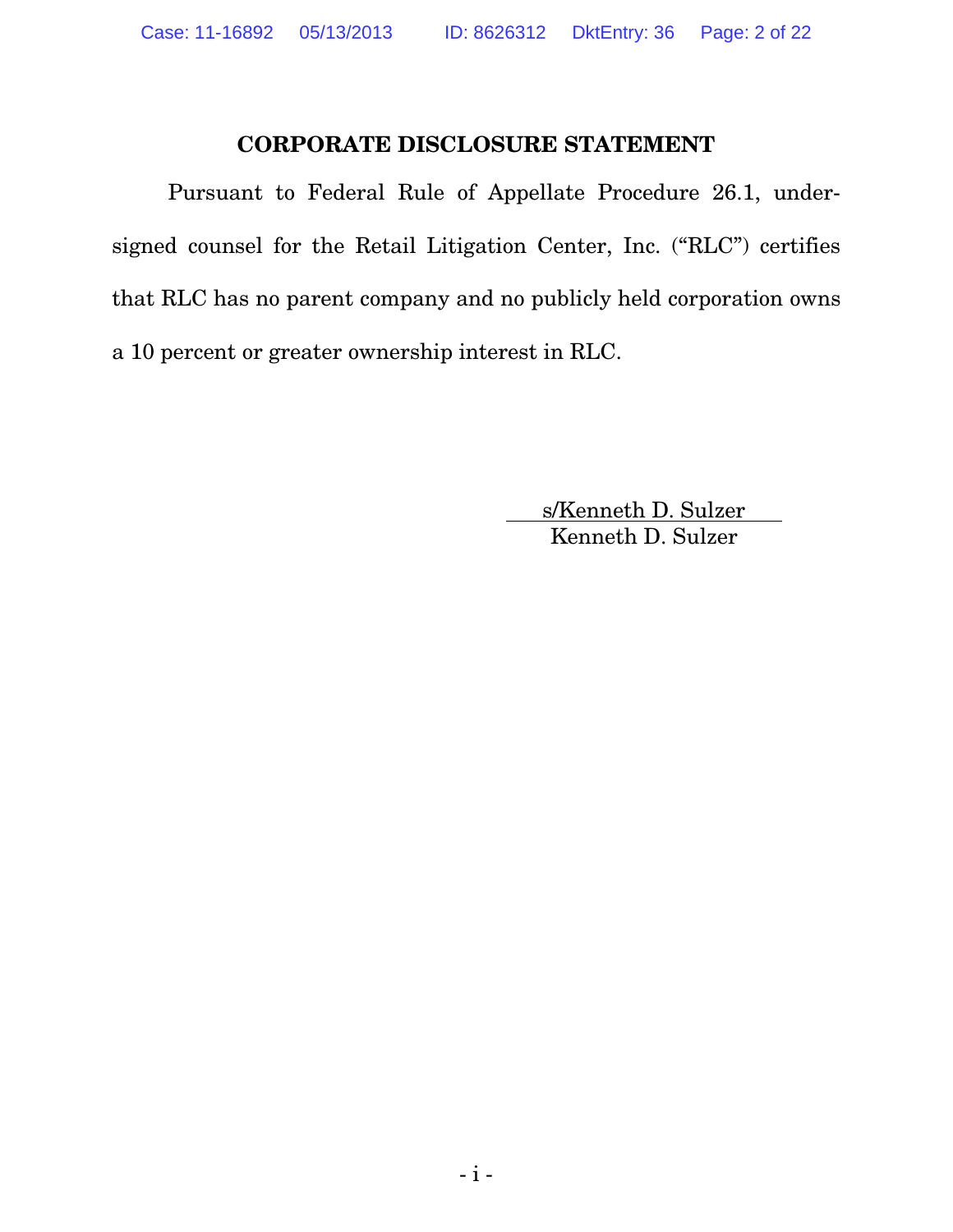# **TABLE OF CONTENTS**

| $\mathbf{I}$ . | THE PANEL DECISION IMPERMISSIBLY LOWERED THE LEGAL<br>STANDARD FOR DETERMINING WHAT ARE "INTEGRAL AND<br>INDISPENSABLE" ACTIVITIES REQUIRING COMPENSATION  4 |
|----------------|--------------------------------------------------------------------------------------------------------------------------------------------------------------|
| II.            | THE PANEL DECISION CREATES SIGNIFICANT LEGAL<br>UNCERTAINTY AND ENORMOUS POTENTIAL FINANCIAL                                                                 |
| III.           | THE PANEL DECISION HAS SIGNIFICANT, REAL-WORLD                                                                                                               |
|                |                                                                                                                                                              |
|                | CERTIFICATE OF COMPLIANCE                                                                                                                                    |
|                | <b>CERTIFICATE OF SERVICE</b>                                                                                                                                |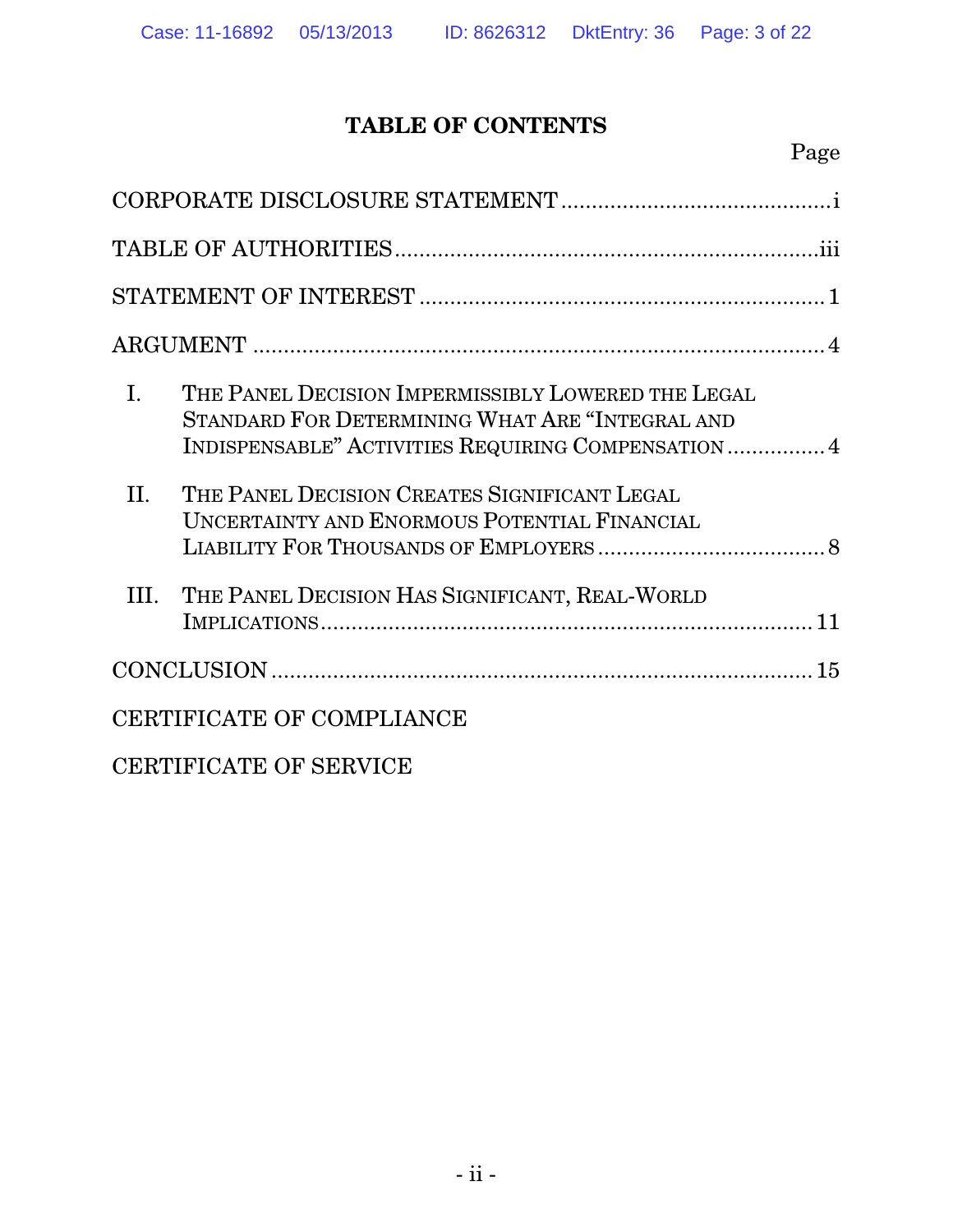# **TABLE OF AUTHORITIES**

Page(s)

## **CASES**

| Alvarez v. IBP, Inc.,<br>229 F.3d 894 (9th Cir. 2003),                                                    |
|-----------------------------------------------------------------------------------------------------------|
| Anderson v. Purdue Farms, Inc.,                                                                           |
| Bonilla v. Baker Concrete Constr., Inc.,<br>487 F.3d 1340 (11th Cir.), cert. denied,                      |
| Busk v. Integrity Staffing Solutions, Inc.,<br>--- F.3d ---, No. 11-16892, 2013 WL 1490577                |
| Busk v. Integrity Staffing Solutions, Inc.,<br>No. 2:10-cv-01854, 2011 WL 2971265 (D. Nev. July 19, 2011) |
| Ceja-Corona v. CVS Pharm., Inc.,<br>No. 1:12-cv-01868, 2013 WL 796649 (E.D. Cal. Mar. 4, 2013) 9          |
| Genesis HealthCare Corp. v. Symczyk,                                                                      |
| Gorman v. Consol. Edison Corp.,<br>488 F.3d 586 (2d Cir. 2007), cert. denied,                             |
| Rutti v. Lojack Corp.,                                                                                    |
| Sleiman v. DHL Express,<br>No. 5:09-cv-00414, 2009 WL 1152187 (E.D. Pa. Apr. 27, 2009)  9                 |
| Steiner v. Mitchell,                                                                                      |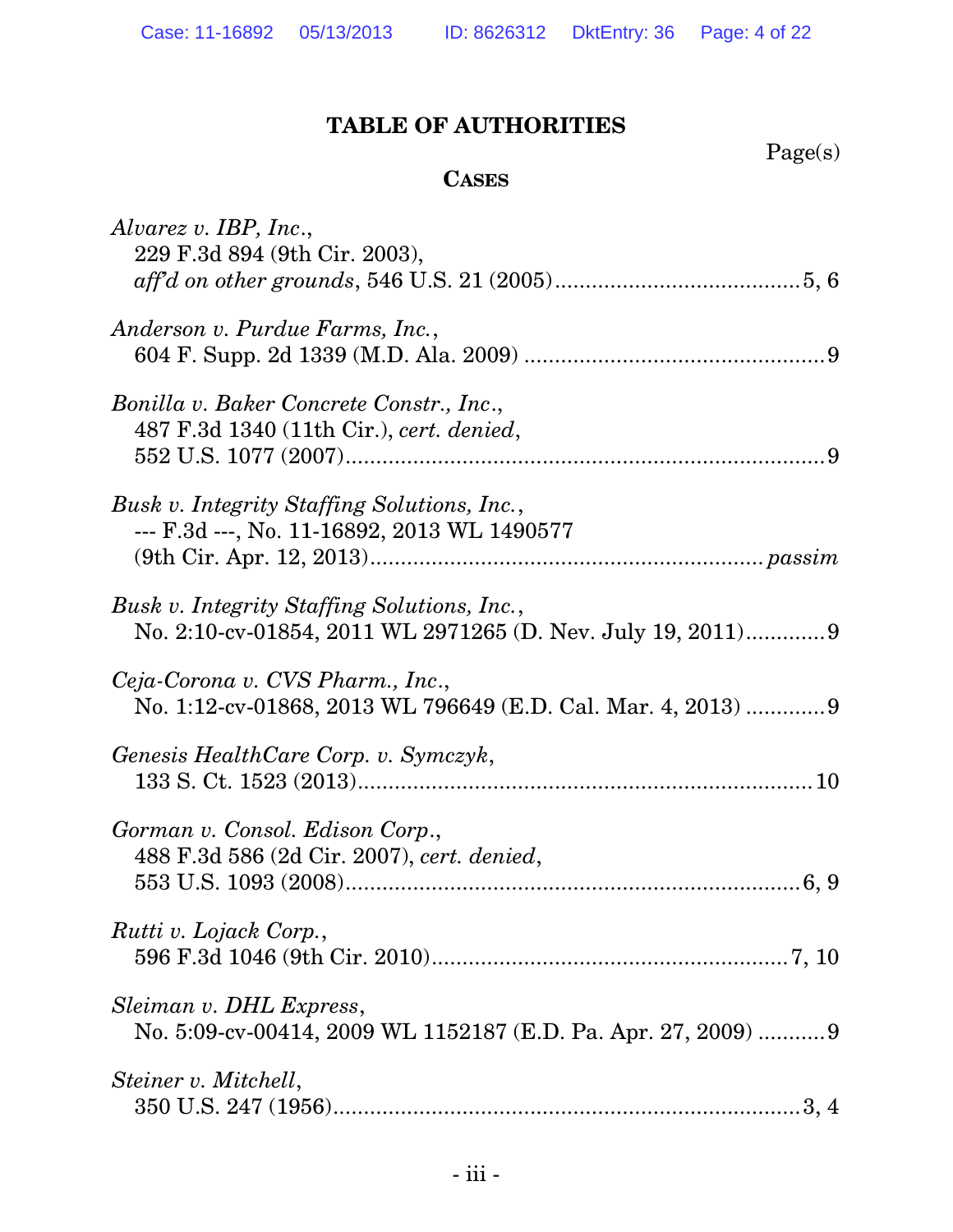## **STATUTES**

| Fair Labor Standards Act of 1938, |  |
|-----------------------------------|--|
|                                   |  |
| Portal-to-Portal Act of 1947,     |  |
|                                   |  |
|                                   |  |
|                                   |  |
|                                   |  |

## **OTHER AUTHORITIES**

| Benjamin James, FLSA Actions Can Coexist With State Class |  |
|-----------------------------------------------------------|--|
|                                                           |  |
| Spencer Soper, The High Cost of Theft Prevention?,        |  |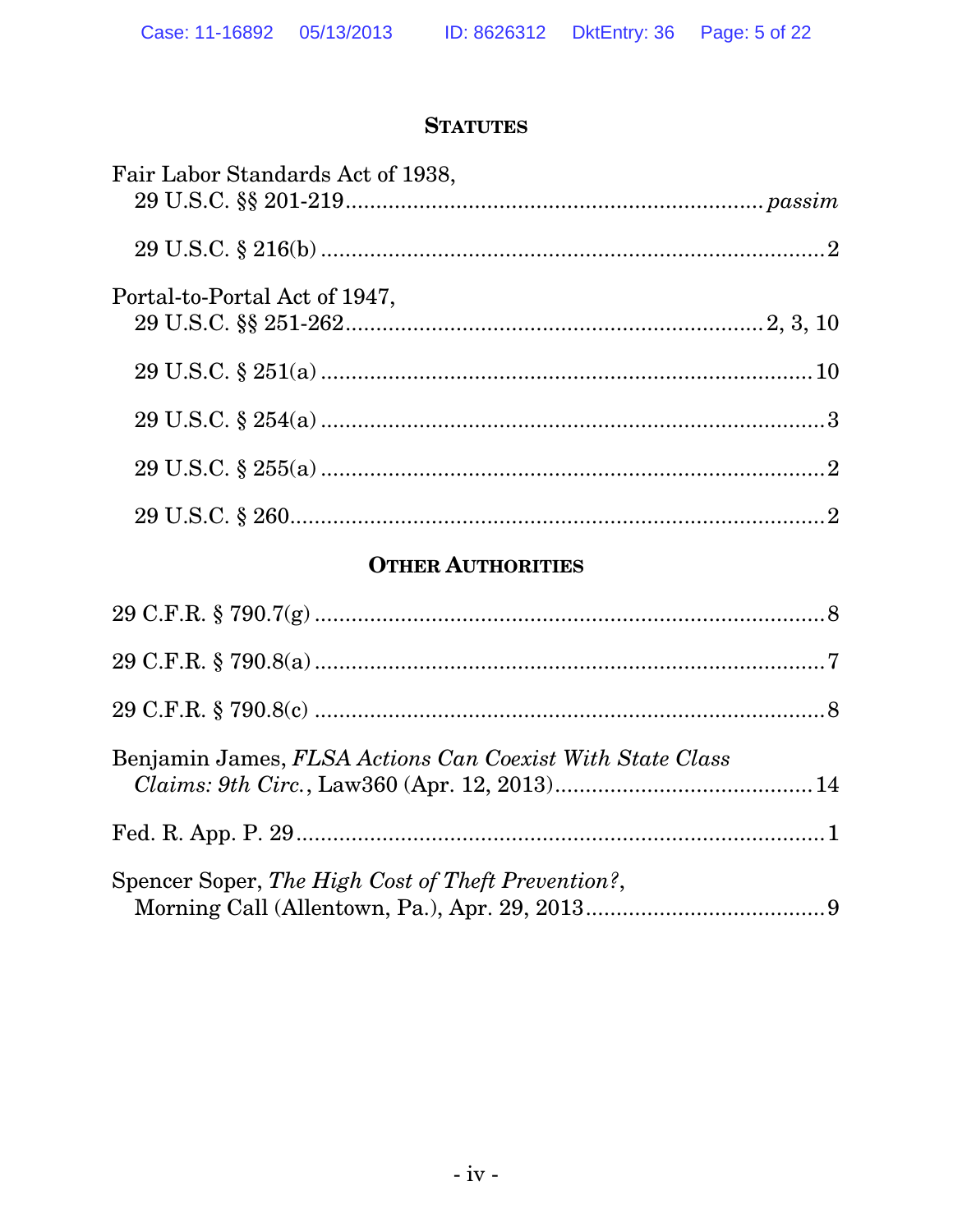#### **STATEMENT OF INTEREST**

The Retail Litigation Center, Inc. ("RLC") is a public policy organization whose members include many of the country's largest and most innovative retailers. The member-entities whose interests are represented by RLC operate throughout the United States, employ millions of individuals, and provide quality goods and services to tens of millions of consumers. Among other things, RLC provides courts with retail industry perspectives on important legal issues and highlights the industry-wide consequences of significant, pending cases such as this one.<sup>\*</sup>

Like most industries in the United States, virtually all segments of the retail industry are subject to the Fair Labor Standards Act of 1938 ("FLSA"), 29 U.S.C. §§ 201-219, which establishes nationwide minimum-wage, maximum-hour, and overtime requirements. The FLSA creates a cause of action whereby employees may sue employers on be-

-

Pursuant to Federal Rule of Appellate Procedure 29, RLC certifies that all parties have consented to the filing of this brief. RLC also certifies that no counsel for a party authored this brief in whole or in part; no counsel or party made a monetary contribution intended to fund the preparation or submission of this brief; and no person other than RLC, its members, or its counsel made a monetary contribution to its preparation or submission.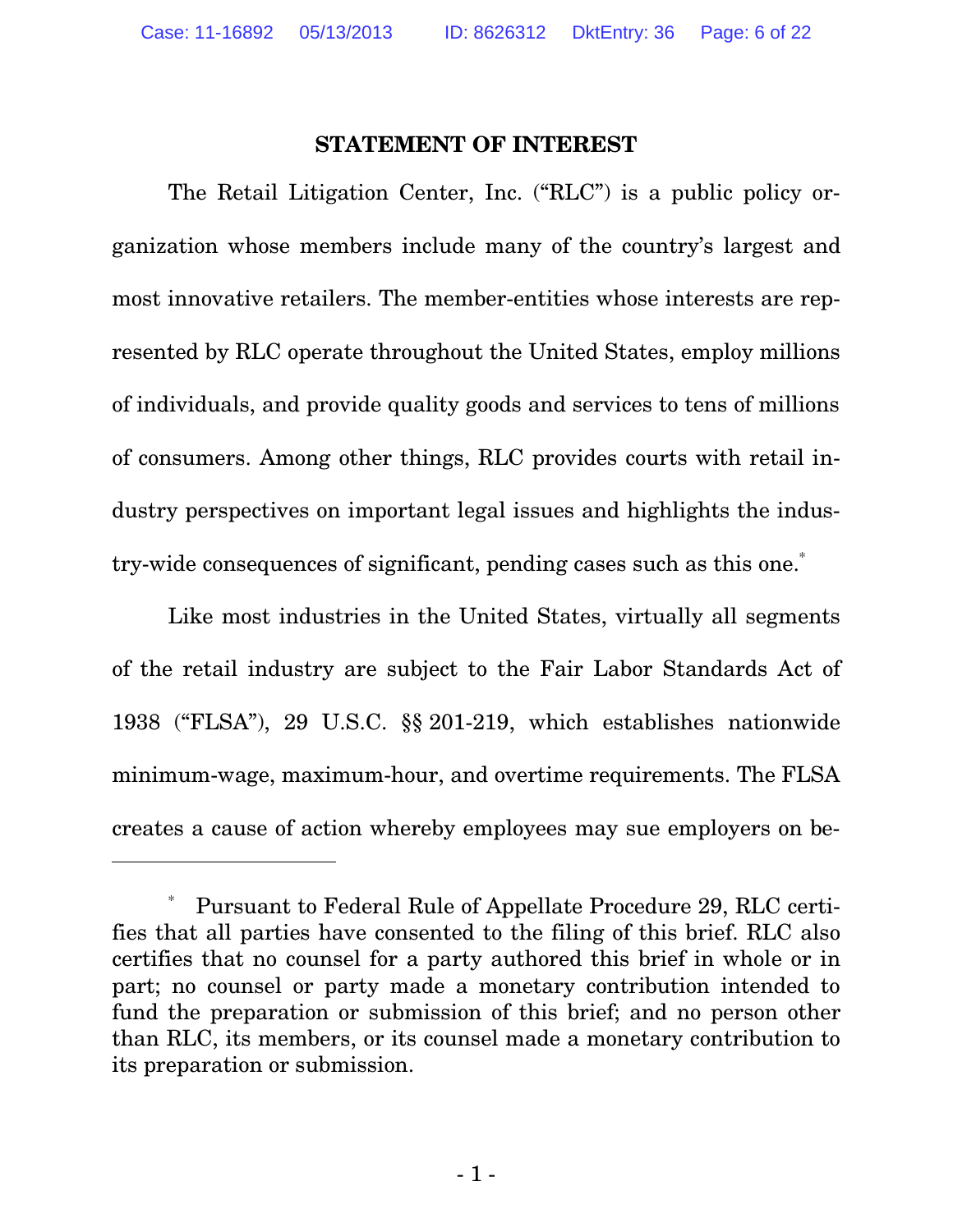half of themselves and similarly situated employees to recover double damages and mandatory attorneys' fees. § 216(b). Importantly, because the FLSA has no intent element, an employer's good-faith belief that it has complied with the statute serves only as a limited defense if subsequent judicial decisions interpret the statute differently. *See* §§ 255(a), 260 (providing that employer's intent affects statute of limitations and award of double damages, but not mandatory attorneys' fees).

Responding to overly expansive interpretations of the statute, Congress narrowed the FLSA's scope by enacting the Portal-to-Portal Act of 1947 ("Portal-to-Portal Act"), 29 U.S.C. §§ 251-262. In relevant part, the Portal-to-Portal Act provides that

no employer shall be subject to any liability or punishment under the [FLSA] on account of the failure of such employer to pay an employee . . . wages . . . on account of any of the following activities of such employee . . . —

- (1) walking, riding, or traveling to and from the actual place of performance of the *principal activity or activities which such employee is employed to perform*, and
- (2) *activities which are preliminary to or postliminary to said principal activity or activities*, which occur either prior to the time on any particular workday at which such employee commences, or subsequent to the time on any particular workday at which he ceases, such principal activity or activities. . . .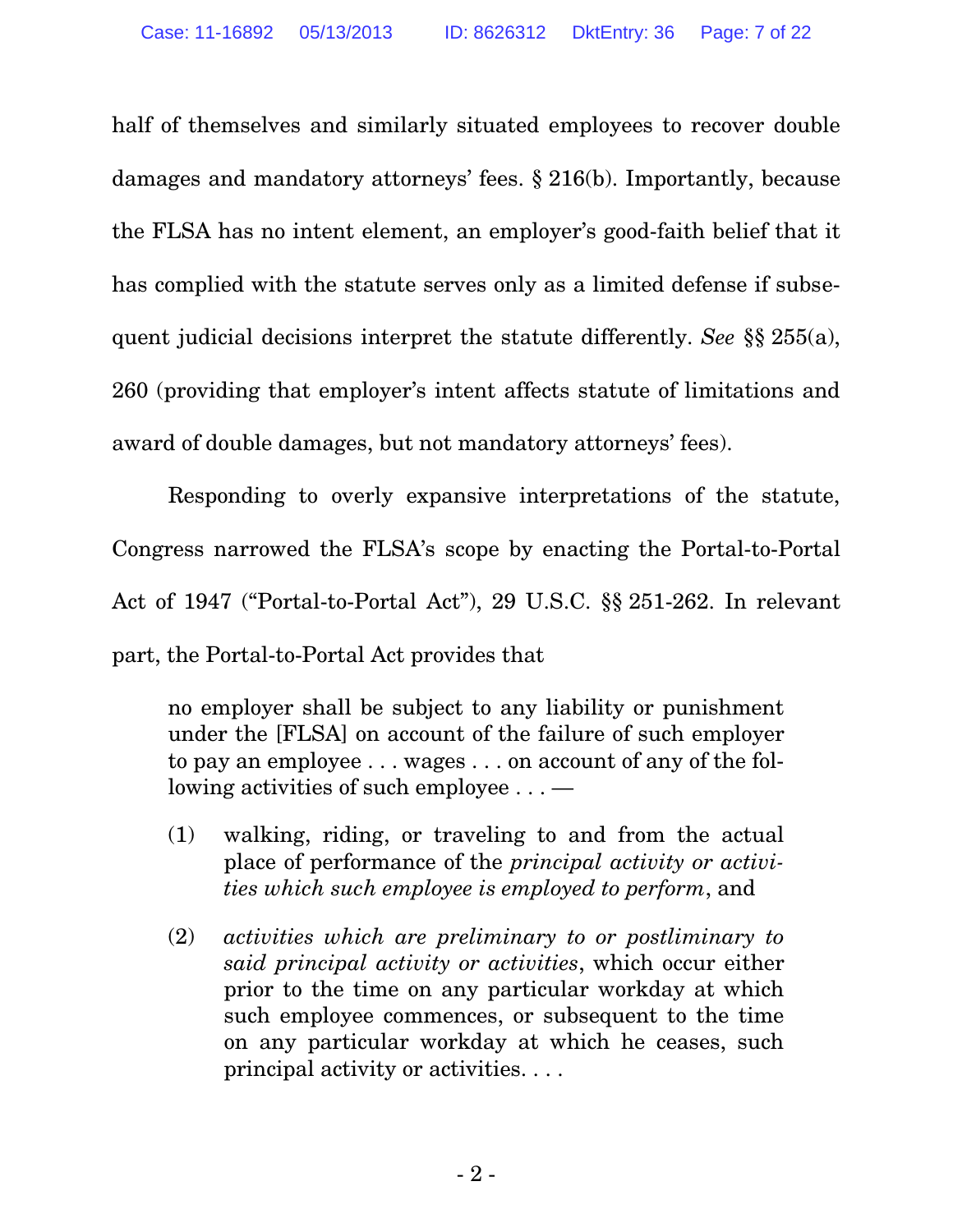§ 254(a) (emphasis added). The Portal-to-Portal Act does not define what constitutes a "principal activity," nor does it define what it means for an activity to be "preliminary" or "postliminary." However, the Supreme Court has held that preliminary and postliminary activities are not compensable unless they are an "integral and indispensable part of the principal activities for which" the employee is employed. *Steiner v. Mitchell*, 350 U.S. 247, 256 (1956).

In this case, two plaintiffs filed a nationwide putative collective action alleging that they and hundreds of other former and current employees of Defendant-Appellee Integrity Staffing Solutions, Inc. ("Integrity") were entitled to compensation for time spent undergoing security screening at warehouses in which they filled orders for an online retailer. As explained in detail by Integrity's rehearing petition, the panel's published decision reinstating this action created an intra- and inter-circuit conflict regarding what preliminary and postliminary activities are compensable because they are "integral and indispensable" to an employee's principal activities. RLC will not repeat Integrity's arguments here.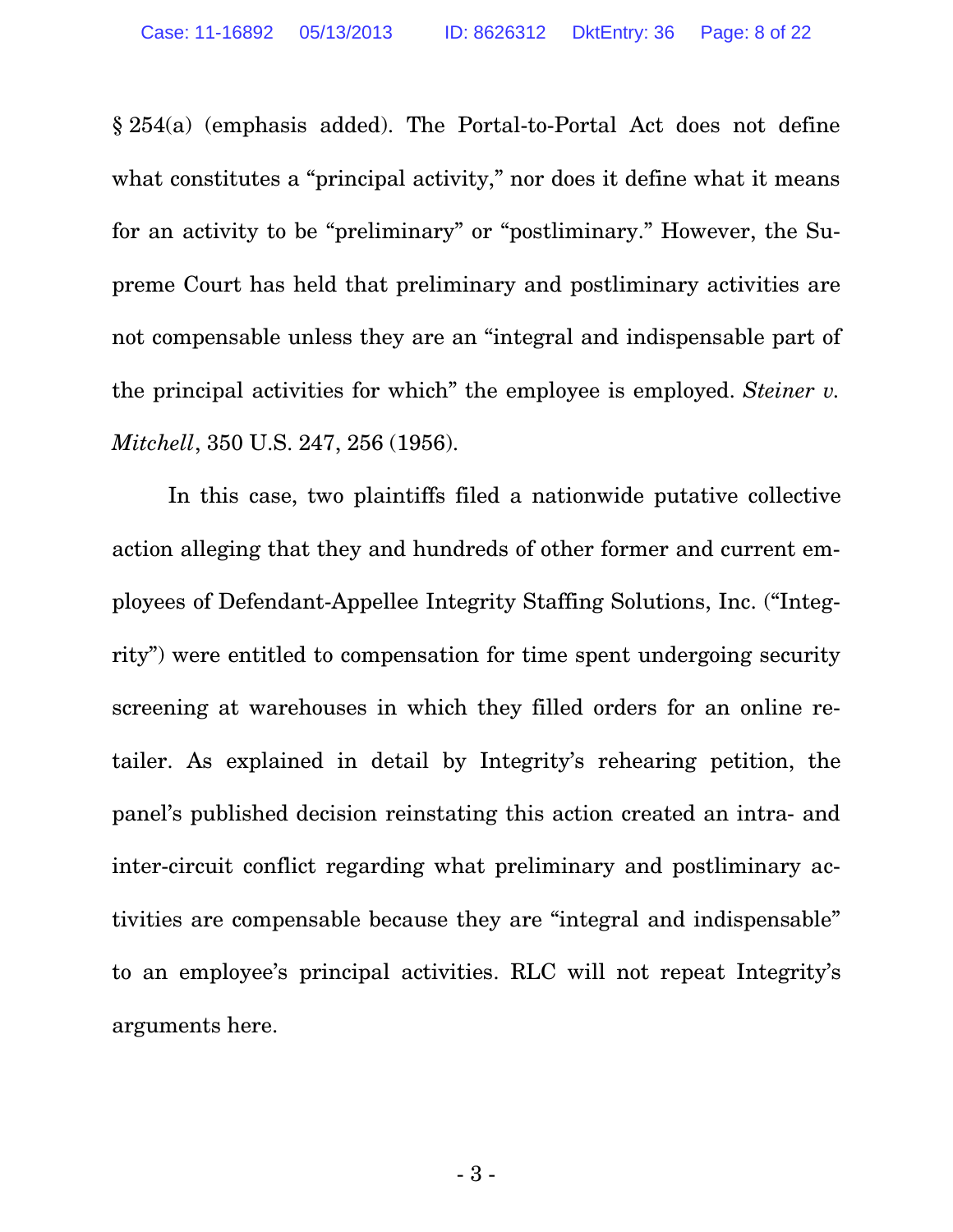Instead, RLC submits this *amicus curiae* brief in support of the rehearing petition to emphasize the exceptional importance of the core legal question presented by this case: namely, whether the FLSA requires employers to compensate employees for time spent undergoing security screening. Because employee theft has a significant impact on the retail industry generally, most of the nation's leading retailers use security-screening procedures to help reduce employee theft. Therefore, the core legal question on which Integrity seeks rehearing is of particular concern to RLC and its members.

#### **ARGUMENT**

## **I. THE PANEL DECISION IMPERMISSIBLY LOWERED THE LEGAL STANDARD FOR DETERMINING WHAT ARE "INTEGRAL AND INDIS-PENSABLE" ACTIVITIES REQUIRING COMPENSATION**

In determining whether time spent going through security screening is compensable, Supreme Court precedent requires courts to examine whether such security screening is "integral and indispensable" to the employee's "principal activities." *Steiner*, 350 U.S. at 256. As the panel decision acknowledged, to be "integral and indispensable," circuit precedent provides that "an activity must be (1) 'necessary to the principal work performed' and (2) 'done for the benefit of the employer.'"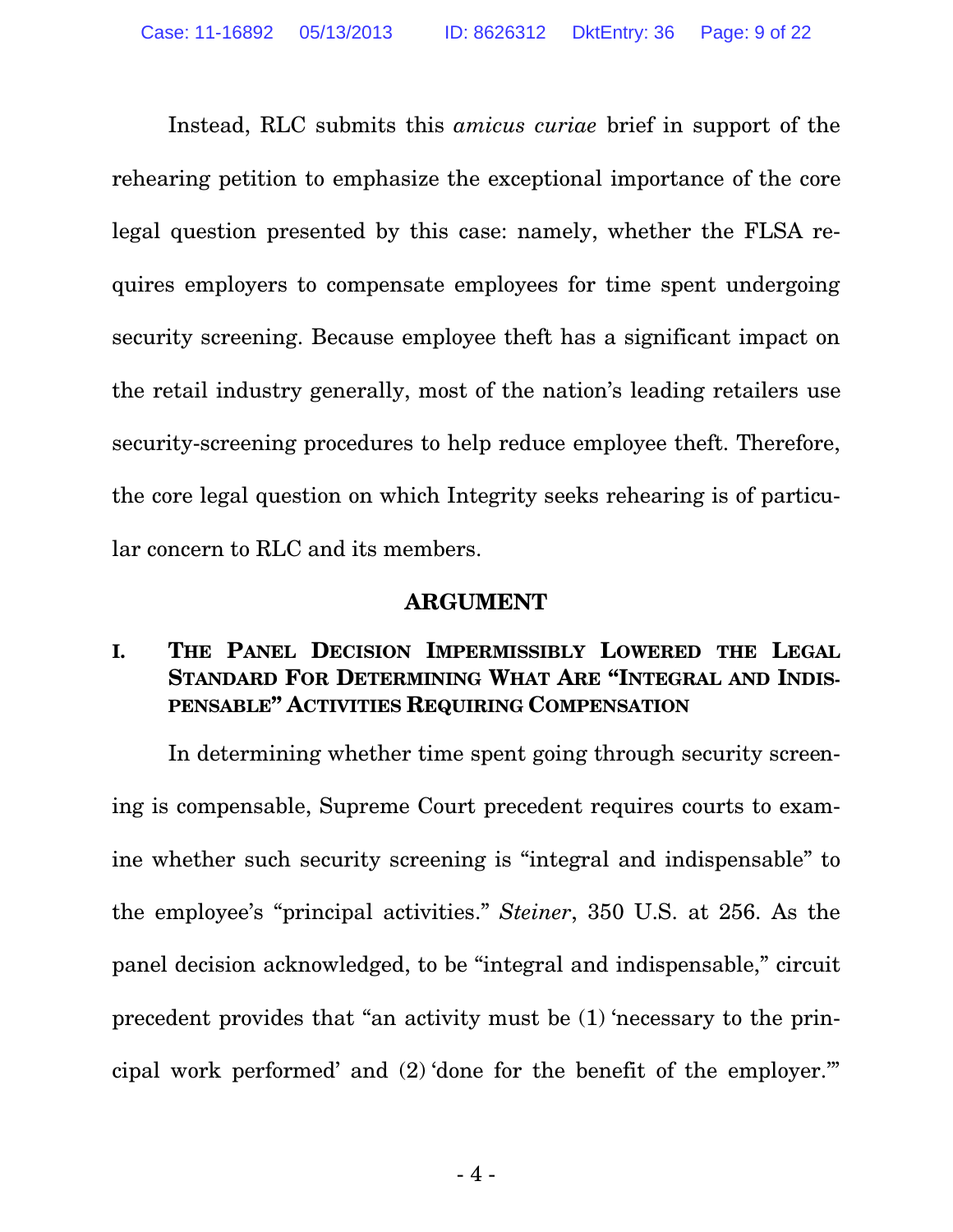Slip op. at 10 (quoting *Alvarez v. IBP, Inc*., 229 F.3d 894, 903 (9th Cir. 2003), *aff'd on other grounds*, 546 U.S. 21 (2005)). The panel decision effectively skipped the first element of the analysis required by circuit precedent, instead focusing almost exclusively on whether the security screening was for the benefit of the employer. Rather than addressing the necessity of the activity to employees' principal work, the panel decision held that liability could be established if security screening was required by the employer's rules or the nature of the work. Slip op. at 11.

That is incorrect. *Alvarez* did not simply turn on whether the donning and doffing of safety equipment was required by the employer or the nature of the work. Rather, the *Alvarez* Court also considered whether the safety equipment being donned and doffed *was necessary to the performance of the work itself*, finding that it was. *See Alvarez,* 339 F.3d at 903 (explaining that "[s]afety goggles are, like metal-mesh leggings, required by [the employer], and they are, like metal-mesh leggings, *necessary to the performance of the principal work*," which the Court characterized as the slaughter and processing of meat) (emphasis added).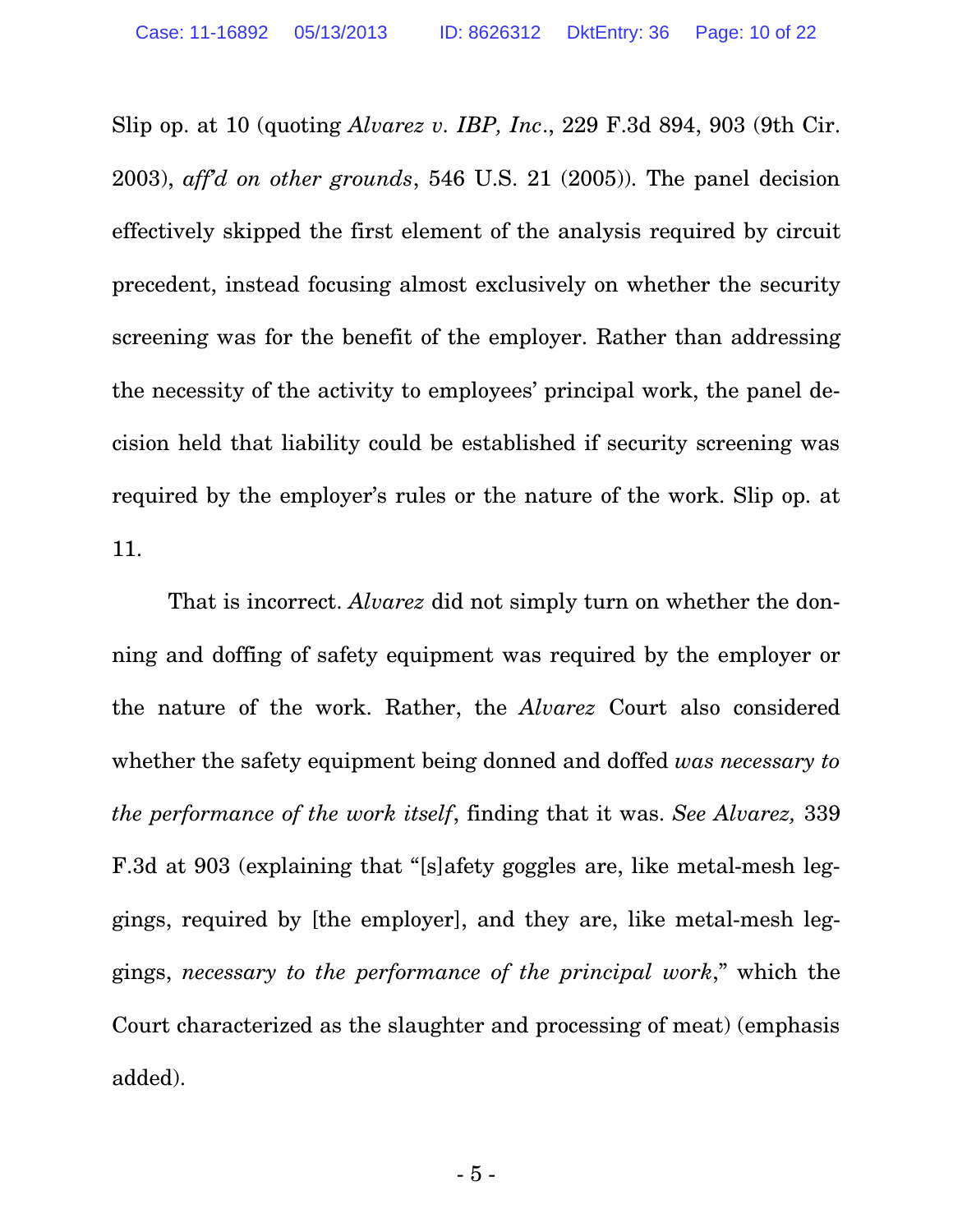The panel conducted no similar analysis or discussion of the work performed in this case. Instead, the panel decision seemed to restrict its analysis to the fact that the security measures were required by Integrity, without ultimately determining whether the security measures were necessary to the performance of the employees' principal work itself. The panel decision instead held that time spent at security screenings was compensable simply because Integrity requires security screening in order to address "a concern that *stems from* the nature of the employees' work (specifically, their access to merchandise)." Slip op. at 12 (emphasis added). That analysis is flawed for at least two reasons.

First, the panel decision creates another intra-circuit conflict when it departs from *Alvarez*'s "necessity to the principal work performed" requirement, replacing it with the much lower standard that the activity merely "stems from the nature of the employees' work." As the Second Circuit recognized in *Gorman v. Consolidated Edison Corp.*, "necessary" means "indispensable." 488 F.3d 586, 592 (2d Cir. 2007) (internal quotation marks and citation omitted), *cert. denied*, 553 U.S. 1093 (2008). However, by imposing liability simply because security screening "stems from" a purported principal activity, the panel deci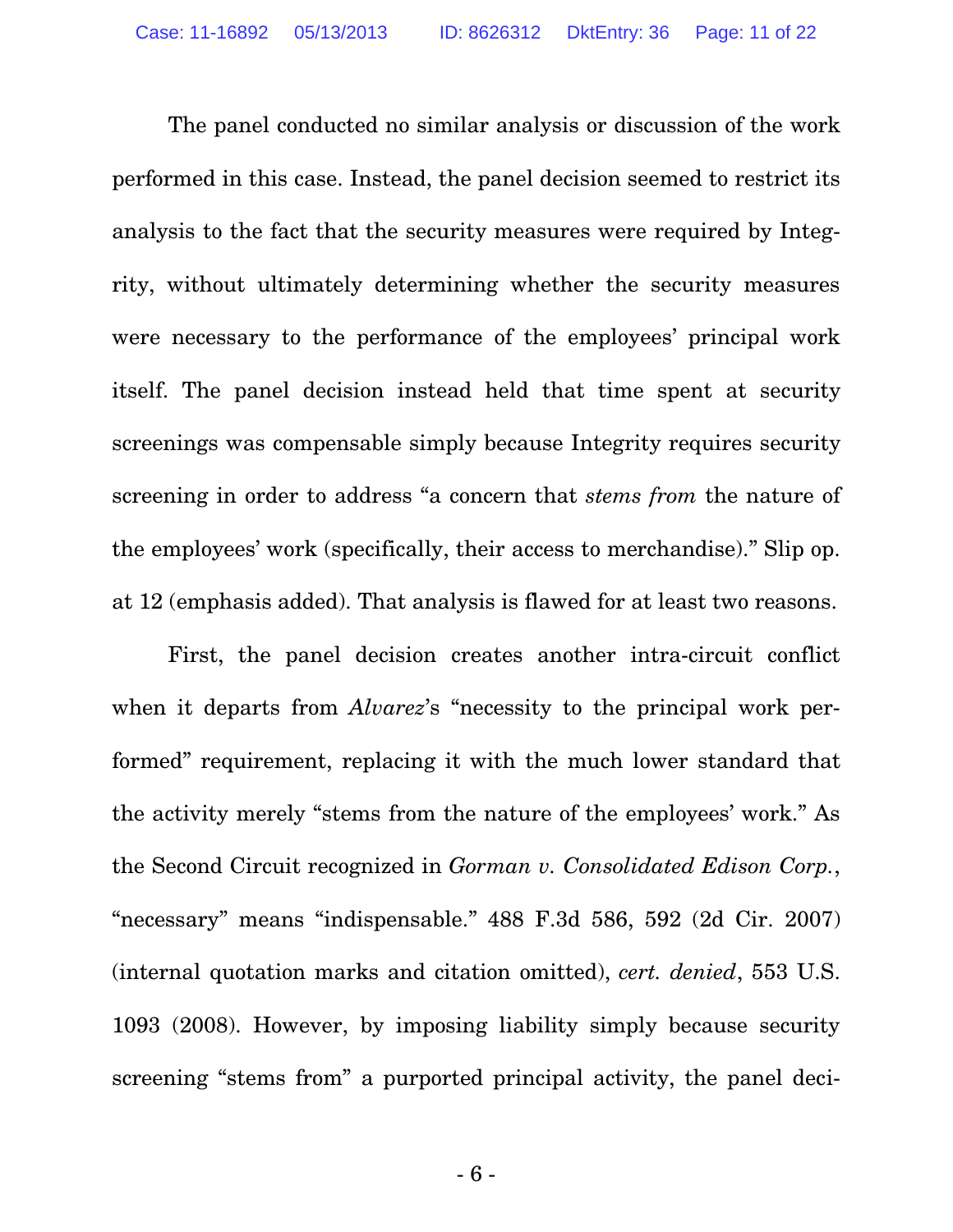sion diluted the first prong of the "integral and indispensable" test required by binding precedent, arguably making anything that simply "arises from" the principal activity compensable (e.g., purchasing clothing outside the workplace to comply with an employer's dress code or commuting to and from work).

Second, assuming the panel decision meant to characterize "access to merchandise" as the principal activity, that, too, is incorrect as a matter of law and in direct contravention of longstanding regulatory guidance. "Principal activities" are those that employees are "employed to perform." 29 C.F.R. § 790.8(a). As this Court explained in *Rutti v. Lojack Corp.*, the term "principal activities" includes "any work *of consequence* performed for an employer." 596 F.3d 1046, 1055 (9th Cir. 2010) (emphasis added). While having "access to merchandise" is a consequence of an employee's work, it is not "work of consequence." For example, employees in a variety of industries have access to merchandise, information, or some other form of employer property. A warehouse custodian arguably has the same access to merchandise as other warehouse employees. However, mere access is not "work of consequence" to the employer; "work of consequence" refers to the activities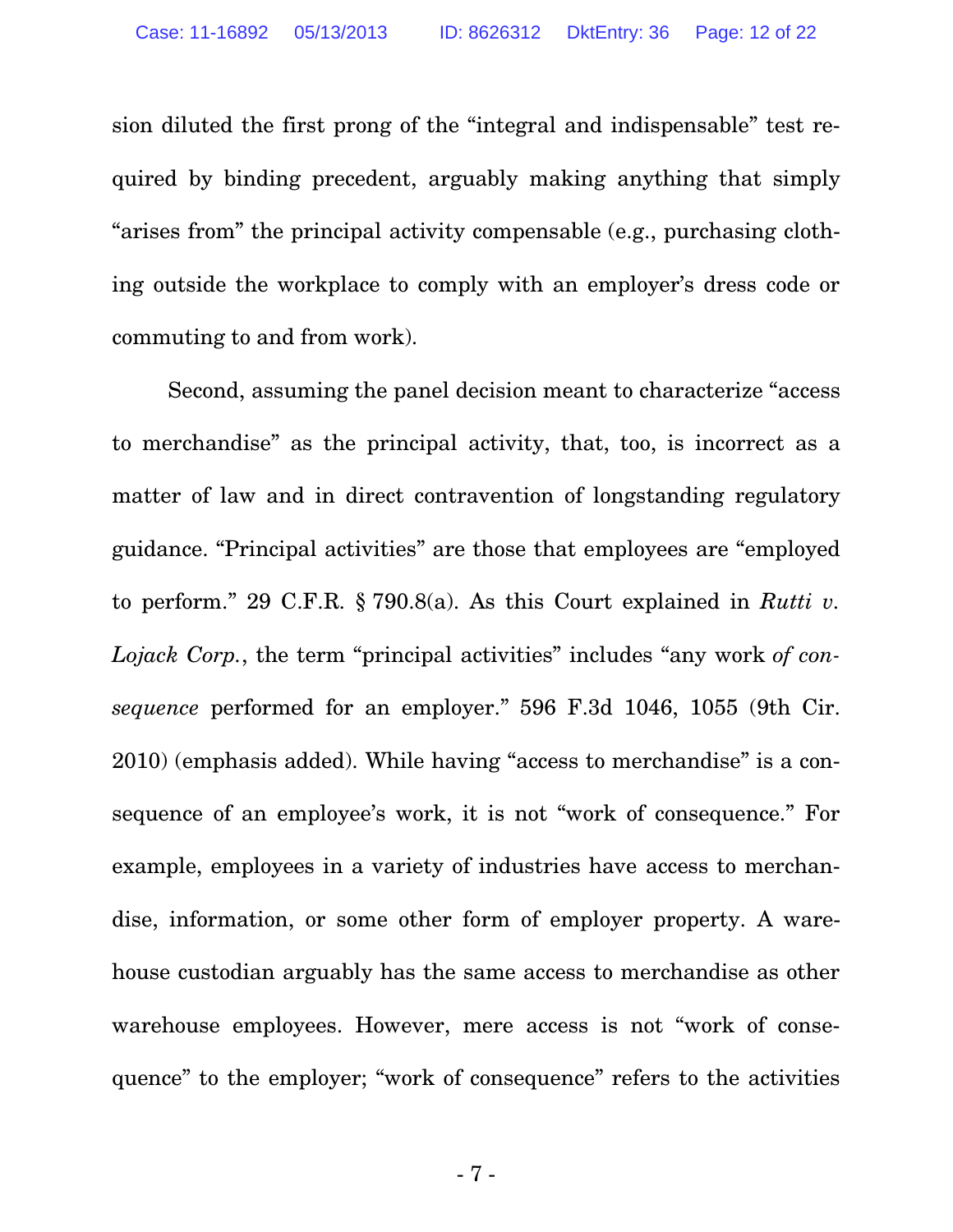that each person was "employed to perform" such as cleaning and pulling products to fulfill customer orders.

While security screening undeniably serves the purpose of protecting against theft, this would be true in virtually every industry irrespective of the employees' principal activities—rendering the "integral and indispensable" requirement established by Supreme Court precedent effectively meaningless. Thus, should the panel decision be left undisturbed, thousands of employers with operations in this Circuit will be subject to potential FLSA liability, irrespective of their employees' principal work.

## **II. THE PANEL DECISION CREATES SIGNIFICANT LEGAL UNCER-TAINTY AND ENORMOUS POTENTIAL FINANCIAL LIABILITY FOR THOUSANDS OF EMPLOYERS**

For over half a century, federal interpretative guidance has explained that employee waiting time is generally not compensable under the FLSA. *See* 29 C.F.R. §§ 790.7(g) & 790.8(c) (explaining, in guidance first promulgated in 1947, that checking in and out of work and waiting in line to do so are generally not compensable). Moreover, prior to the panel decision in this case, other federal appellate courts had determined that time spent waiting at security screenings is not com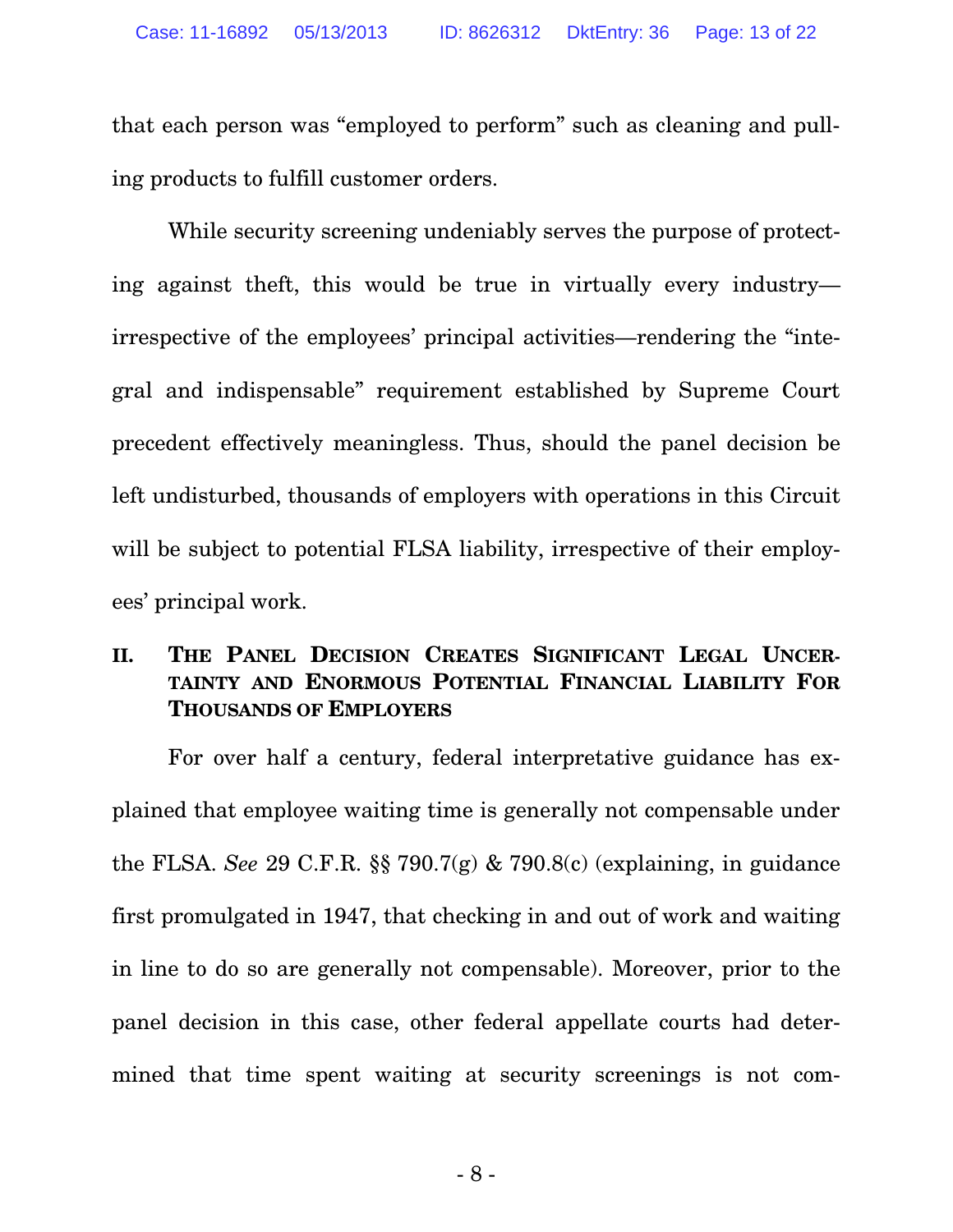pensable. *See Gorman v. Consol. Edison Corp*., 488 F.3d 586, 593-94 (2d Cir. 2007), *cert. denied*, 553 U.S. 1093 (2008); *Bonilla v. Baker Concrete Constr., Inc*., 487 F.3d 1340, 1344-45 (11th Cir.), *cert. denied*, 552 U.S. 1077 (2007). District courts, including the district court in this case, had reached the same conclusion. *See, e.g.*, *Anderson v. Purdue Farms, Inc.*, 604 F. Supp. 2d 1339, 1359 (M.D. Ala. 2009); *Ceja-Corona v. CVS Pharm., Inc*., No. 1:12-cv-01868, 2013 WL 796649, at \*9 (E.D. Cal. Mar. 4, 2013); *Busk v. Integrity Staffing Solutions, Inc.*, No. 2:10-cv-01854, 2011 WL 2971265, at \*4 (D. Nev. July 19, 2011); *Sleiman v. DHL Express*, No. 5:09-cv-00414, 2009 WL 1152187, at \*4-5 (E.D. Pa. Apr. 27, 2009).

The panel decision contravenes long-established regulatory guidance and well-settled precedent, and thus creates the potential for monumentally significant and unanticipated financial liability for thousands of employers who either use security screening themselves or who have employees who must otherwise undergo such screening. *See* Spencer Soper, *The High Cost of Theft Prevention?*, Morning Call (Allentown, Pa.), Apr. 29, 2013, at A1 (citing plaintiffs' counsel as asserting that this case involves more than \$100 million in potential liability). Such unpredictability in the law adversely affects employers for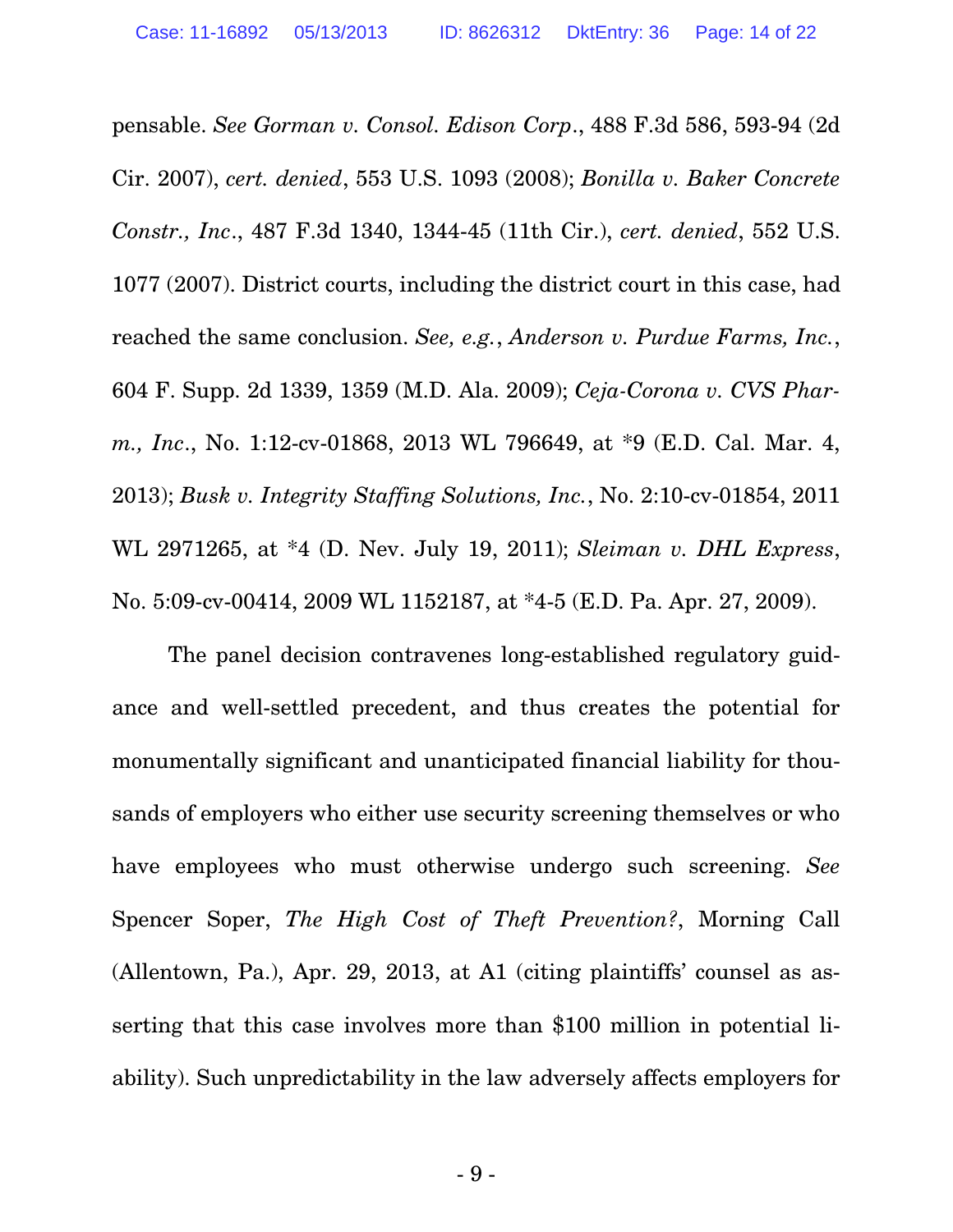the very same reasons cited by Congress when enacting the Portal-to-Portal Act 66 years ago. *See* 29 U.S.C. § 251(a) (explaining the FLSA had been misinterpreted, "creating wholly unexpected liabilities" that would "bring about financial ruin of many employers and seriously impair the capital resources of many others, thereby resulting in the reduction of industrial operations, halting of expansion and development, [and] curtailing employment").

 The legal uncertainty and potential financial liability created by the panel decision extends far beyond just the geographic boundaries of this Circuit. As evidenced by the amended complaint filed in this case, plaintiffs in putative collective actions under the FLSA often seek to represent all of an employer's current and former employees, regardless of their geographic location. 2 ER 194 (defining the "FLSA Class" as "[a]ll persons employed by [Integrity] as hourly warehouse employees within the United States at any time within three years prior to" this action's filing); *see also Genesis HealthCare Corp. v. Symczyk*, 133 S. Ct. 1523, 1527 (2013) (addressing putative collective action filed by former nurse who sought to sue on behalf of thousands of similarly situated employees throughout the United States); *Rutti*, 596 F.3d at 1050 (ad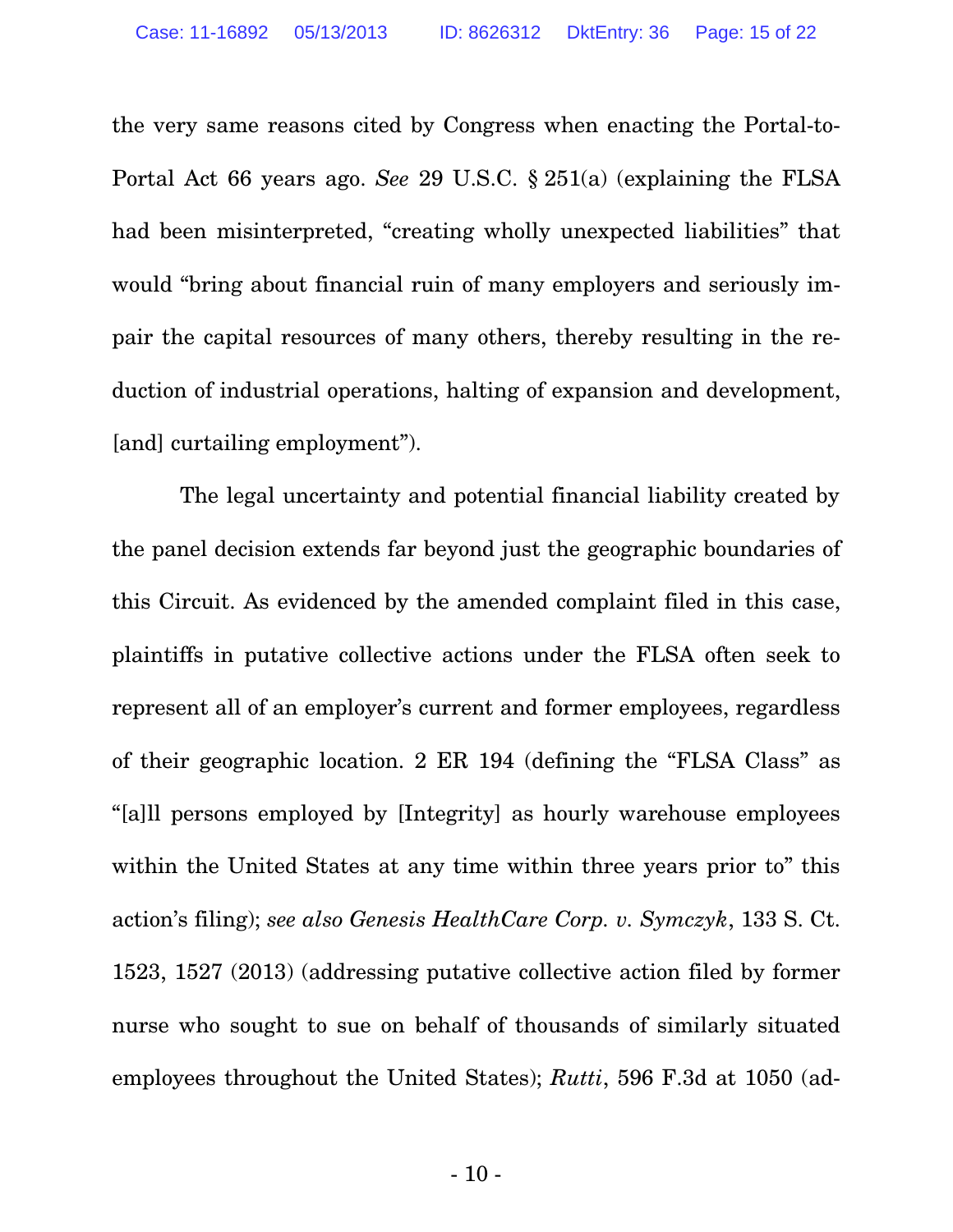dressing putative collective action filed by former technician who sought to sue on behalf of all current and former technicians employed by a national company). As a result, if the panel decision is left undisturbed, the district courts in this Circuit can soon expect their alreadysignificant FLSA caseloads to increase even further as litigants seek to take advantage of the fact that most large and medium-sized employers—the principal targets of putative collective actions such as this one—do business within this Circuit.

### **III. THE PANEL DECISION HAS SIGNIFICANT, REAL-WORLD IMPLICA-TIONS**

Finally, the real-world implications of the new legal requirement adopted by the panel decision also support granting rehearing in order to further consider the core legal question presented by this case. Given the widespread view in the employer community that security-screening time is not compensable (a legitimate view created by the long-standing regulatory guidance and preexisting precedent discussed above), compliance with the legal requirement established by the panel decision cannot be achieved overnight, nor can it be achieved without thousands of employers having to incur the expense that accompanies dedicating the human resources and capital investment necessary to ensure com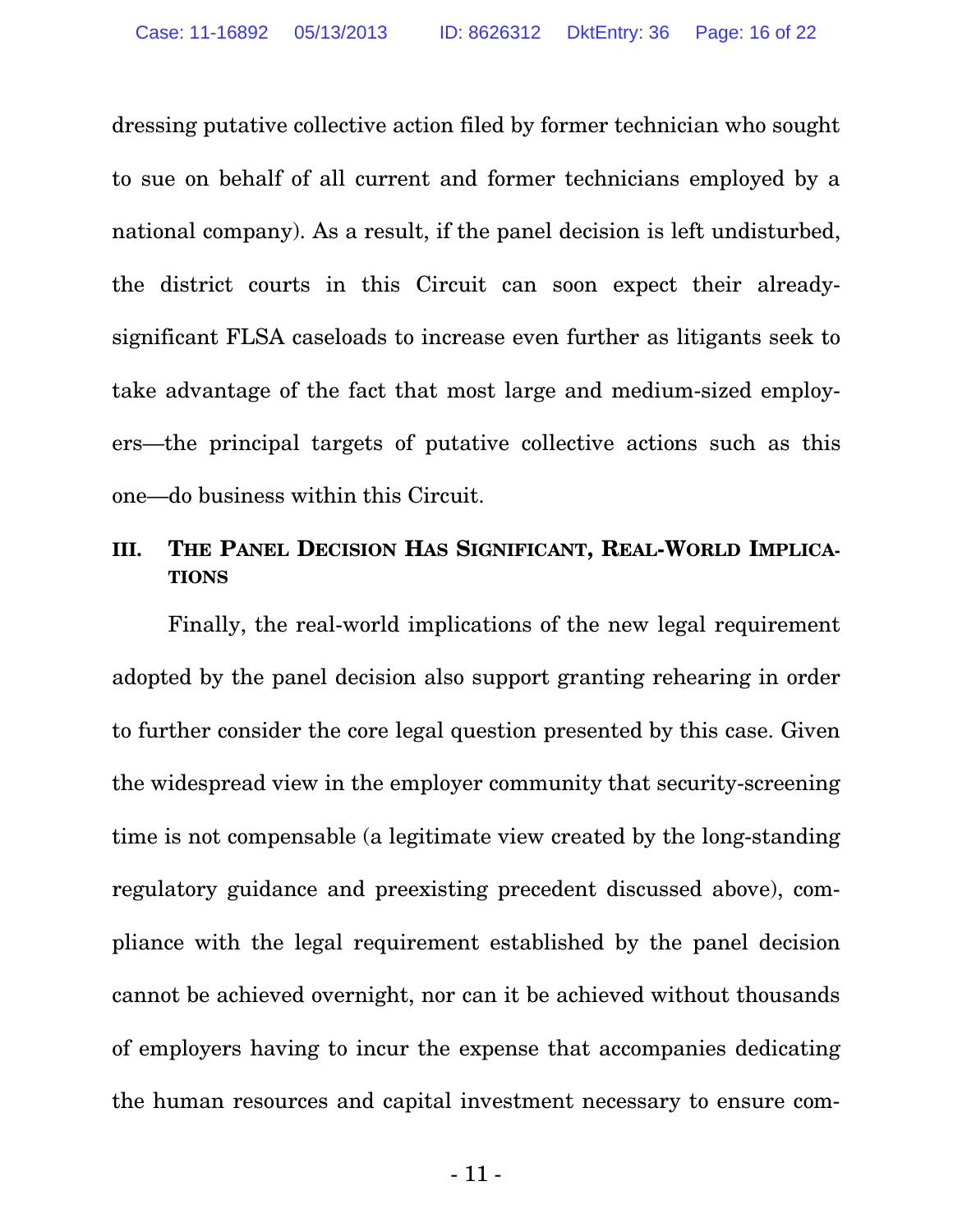pliance with that legal requirement. In retail and non-retail industries where productivity is critical, margins are thin, and employee wages usually constitute an employer's largest expense, even slight increases in cost, when multiplied by thousands of workers, can make the difference between profit and loss.

Simply calculating those increased costs may prove challenging for many employers. For example, one panel member expressed concern at oral argument regarding the practical ramifications of a legal rule deeming security-screening time compensable. After plaintiffs' counsel conceded that such a rule would create a financial incentive for employees to lengthen the screening process and that the amount of time it would take an employee to go through security would vary everyday, the Court asked:

THE COURT: So that each day you have a different person in a different place and that same person would be in a different place the next day, and in some way, in your view, somebody has to do the bookkeeping and compensate? Isn't that your view?

COUNSEL: I think it is, Your Honor . . . .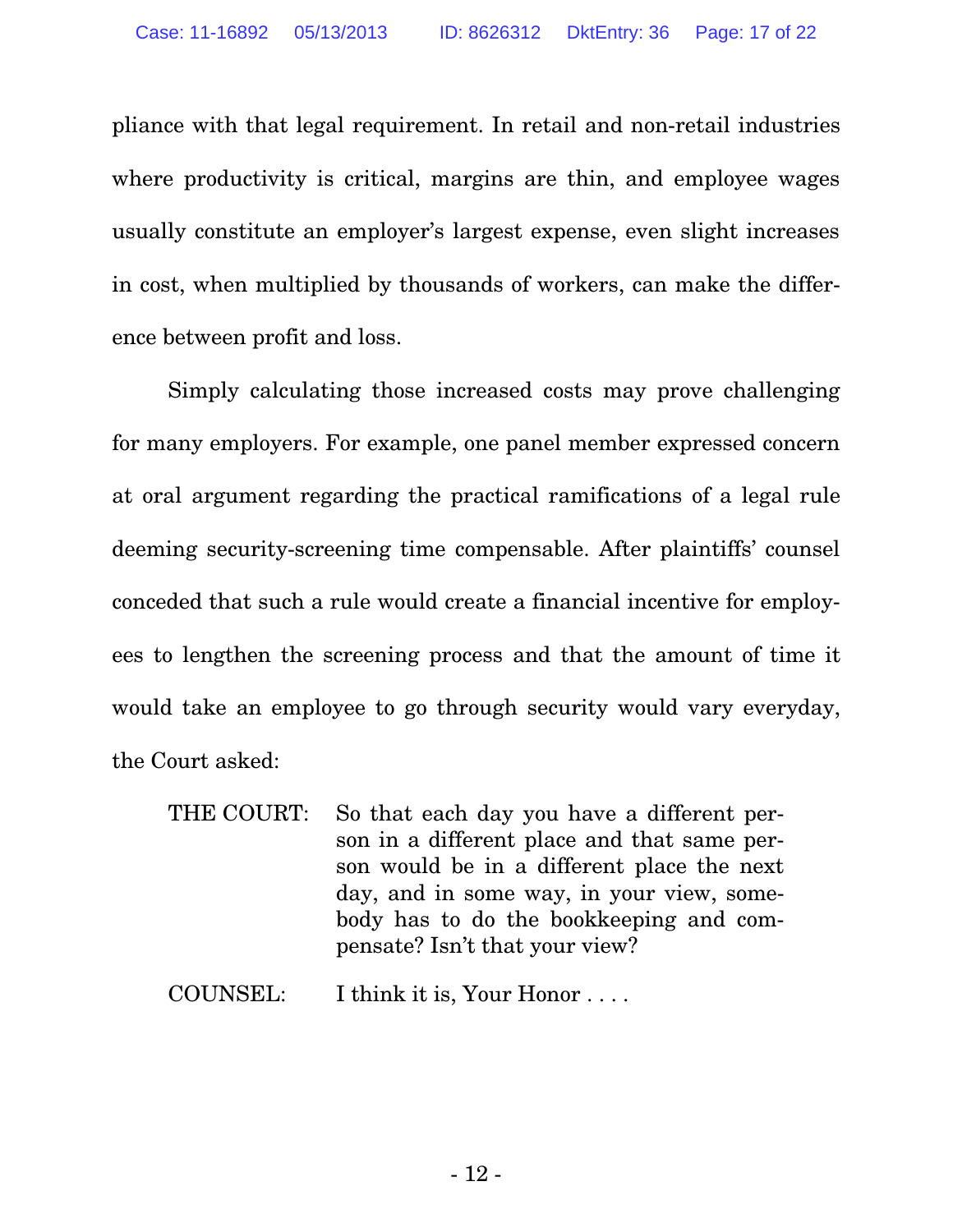Oral Arg. Recording 1:31 to 2:04, *Busk v. Integrity Staffing Solutions*, *Inc.*, No. 11-16892 (9th Cir. Feb. 12, 2013).†

The suggestion that all employers need do is move the securityscreening process or their preexisting time-keeping systems fails to recognize the practical reality in many retail settings. For example, advancing the time and location of security screening so that it occurs *before* employees depart from store areas containing merchandise susceptible to theft would significantly weaken the effectiveness of such screening. Moreover, most retailers doing business in high-security environments (e.g., airports and government buildings) cannot move their time-keeping systems outside of tight security perimeters, the boundaries of which usually coincide with a building's physical boundaries. One cannot put a time clock in the middle of a public street.

Therefore, unless the Court acts, the panel decision may require thousands of employers to take immediate and potentially costly action in an effort to comply with the new legal requirement established by the

-

<sup>†</sup> *Available at* [http://cdn.ca9.uscourts.gov/datastore/media/2013/0](http://cdn.ca9.uscourts.gov/datastore/media/2013/02/12/11-16892.wma) 2/12/11-16892.wma (last visited May 13, 2013).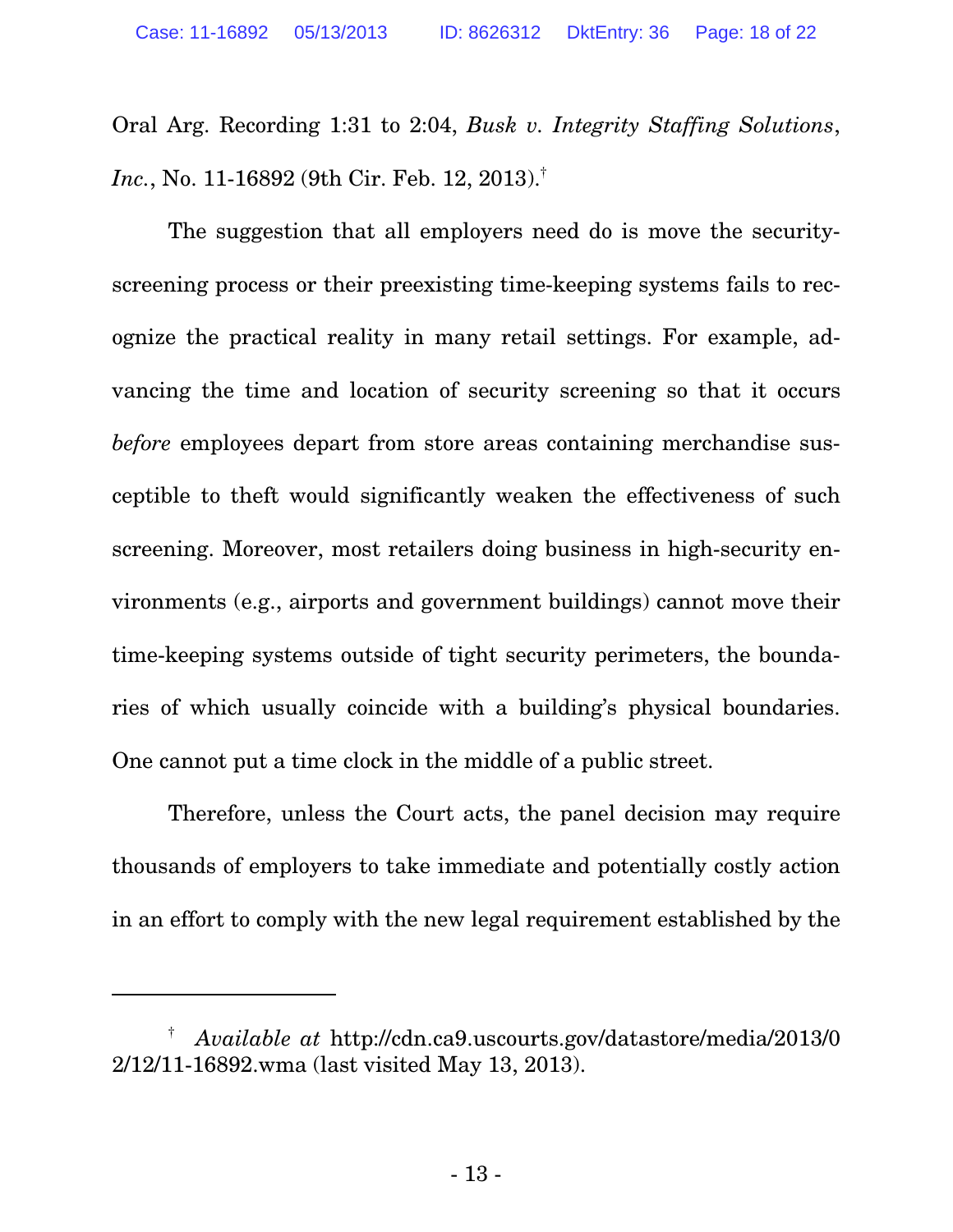panel decision. As the plaintiffs' lead counsel explained to one national legal publication following the panel decision, the security-screening issue makes this a "huge case for the real world, and not just the legal world." Benjamin James, *FLSA Actions Can Coexist With State Class Claims: 9th Circ.*, Law360 (Apr. 12, 2013).

[*Remainder of Page Intentionally Blank*]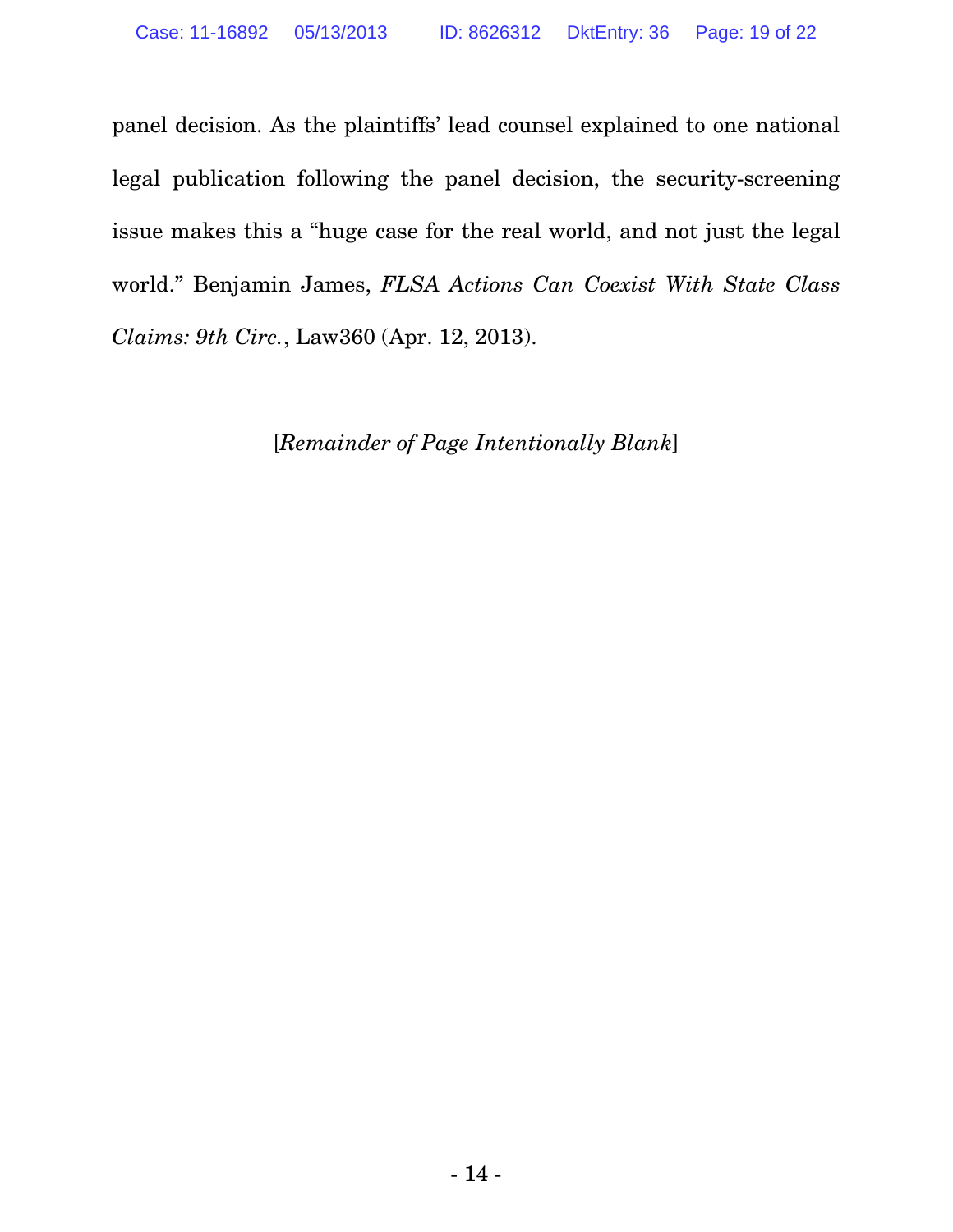### **CONCLUSION**

For the foregoing reasons and those contained in the rehearing petition, the Court should grant the petition and bring much-needed clarity on the question whether time spent undergoing security screening is compensable under the FLSA.

Dated: May 13, 2013 Respectfully submitted,

### PROSKAUER ROSE LLP

By: s/Kenneth D. Sulzer Kenneth D. Sulzer Laura Reathaford 2049 Century Park East, Suite 3200 Los Angeles, CA 90067-3206 (310) 557-2900 (310) 557-2193 (fax) ksulzer@proskauer.com lreathaford@proskauer.com

Deborah R. White RETAIL LITIGATION CENTER, INC. 1700 N. Moore Street Arlington, VA 22209 (703) 600-2067 Ronald E. Meisburg Lawrence Z. Lorber James F. Segroves 1001 Pennsylvania Avenue, NW Washington, DC 20004-2533 (202) 416-6800 (202) 416-6899 (fax) rmeisburg@proskauer.com llorber@proskauer.com jsegroves@proskauer.com

*Counsel for Amicus Curiae Retail Litigation Center, Inc.*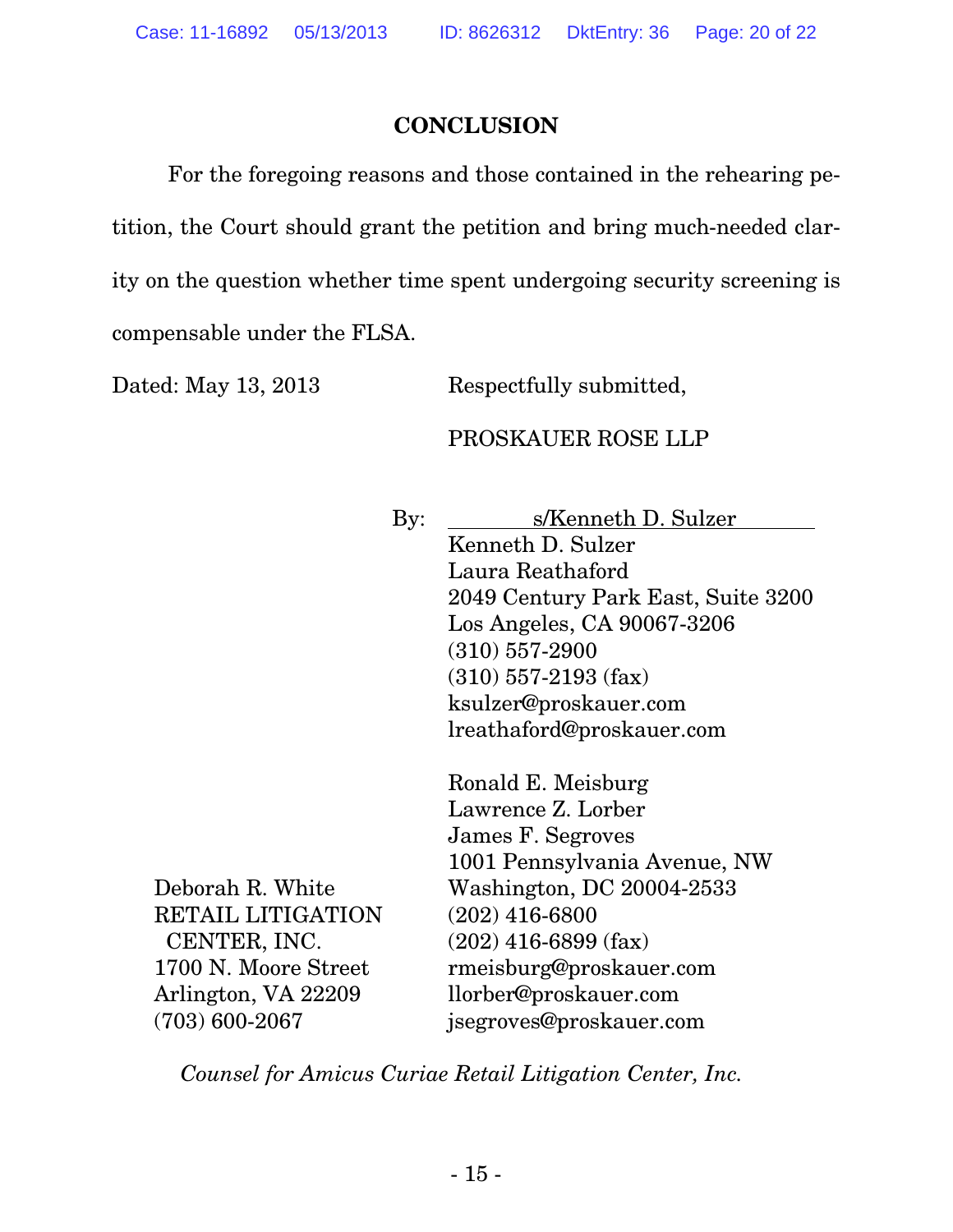### **CERTIFICATE OF COMPLIANCE**

Pursuant to Fed. R. App. P. 32(a)(7)(C), the undersigned certifies that the Brief *Amicus Curiae* of the Retail Litigation Center in Support of the Petition for Rehearing contains 2,560 words, excluding the parts of the brief exempted by Fed. R. App. P.  $32(a)(7)(B)(iii)$ . The foregoing brief also complies with the typeface requirements of Fed. R. App. P.  $32(a)(5)$  and the type-style requirements of Fed. R. App. P.  $32(a)(6)$  because it has been prepared in a proportionally spaced, roman typeface (14-point New Century Schoolbook) using Microsoft Word 2003.

> s/Kenneth D. Sulzer Kenneth D. Sulzer